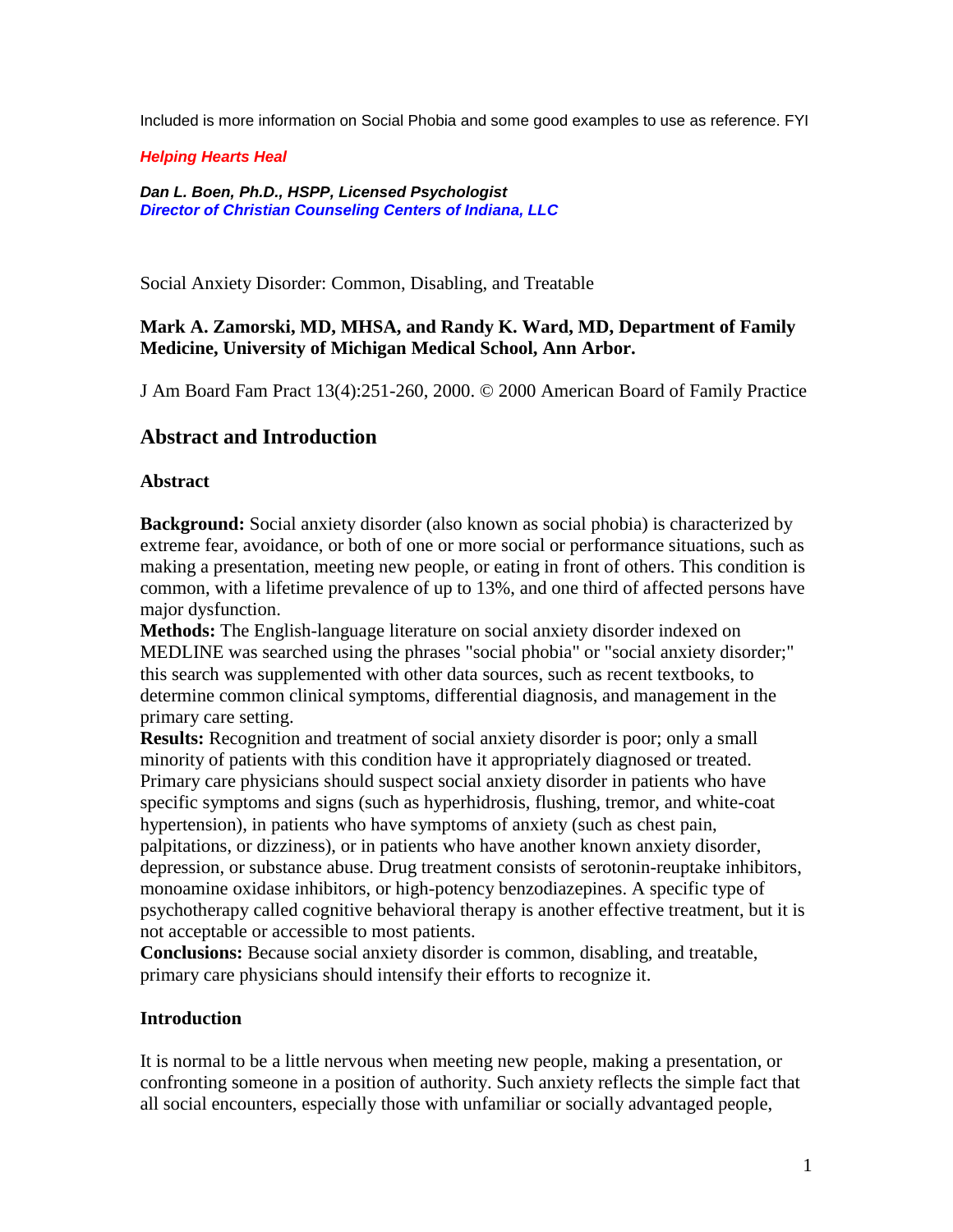entail some risk. We are, after all, social beings, and others in society determine to a certain extent what social benefits we might and might not enjoy.

In social anxiety disorder (also known as social phobia), this normal social anxiety assumes phobic proportions, and sufferers might avoid even innocuous social situations or endure them with extreme distress. Such fear and avoidance are more than an annoyance or a simple personality quirk. Patients with social anxiety disorder suffer disproportionately from depression, other anxiety disorders, substance abuse, and even suicide.<sup>[1]</sup> They are more likely to be disabled, unemployed, underemployed, and divorced, and on the average they even make less money than persons who do not suffer from the disorder.[2]

Surprisingly, social anxiety disorder is also one of the most common mental illnesses, affecting between 2% and 13% of the general population at some point in their lives.<sup>[3]</sup> Despite its chronic nature and considerable functional impact, only a few patients with the condition are recognized as having it.<sup>[2,4]</sup> And despite the growing availability of effective therapies, only a few receive specific treatment.<sup>[5,6]</sup>

The most important role for the primary care physician with respect to social anxiety disorder is to recognize the condition in his or her patients. Once the disorder is recognized, patients can be either referred to a mental health specialist who has experience with the condition or treated medically by the primary care provider.

# **Methods**

Using MEDLINE, we searched the English language literature on social anxiety disorder using the phrases "social phobia" or "social anxiety disorder.'' We then supplemented the search with other data sources, such as recent textbooks, to determine common clinical symptoms, differential diagnosis, and management in the primary care setting.

## **Illustrative Cases**

**Generalized Subtype**. A 32-year-old man came in for a physical examination. His only complaint was long-standing, occasional, mild depressive symptoms, and that he felt "down" about 10% of the time. He related a 10- to 15-year history of psychotherapy with about 10 different therapists for "self-esteem problems," but he always felt that something was missing, and the therapy never seemed to help much. Because he appeared to be unusually nervous during the interview and examination, he was asked about social anxiety. He readily endorsed substantial social phobic symptoms and consequences dating to early adolescence, including fear or avoidance of many social interactions, difficulty participating in school, and underachievement at work.

**Nongeneralized Subtype**. A 27-year-old Latin American man complained of difficulty making presentations at work. He was a very successful management consultant who had had no trouble making presentations or with other social encounters until about 9 months before his visit in the primary care setting. He had had a single panic attack while giving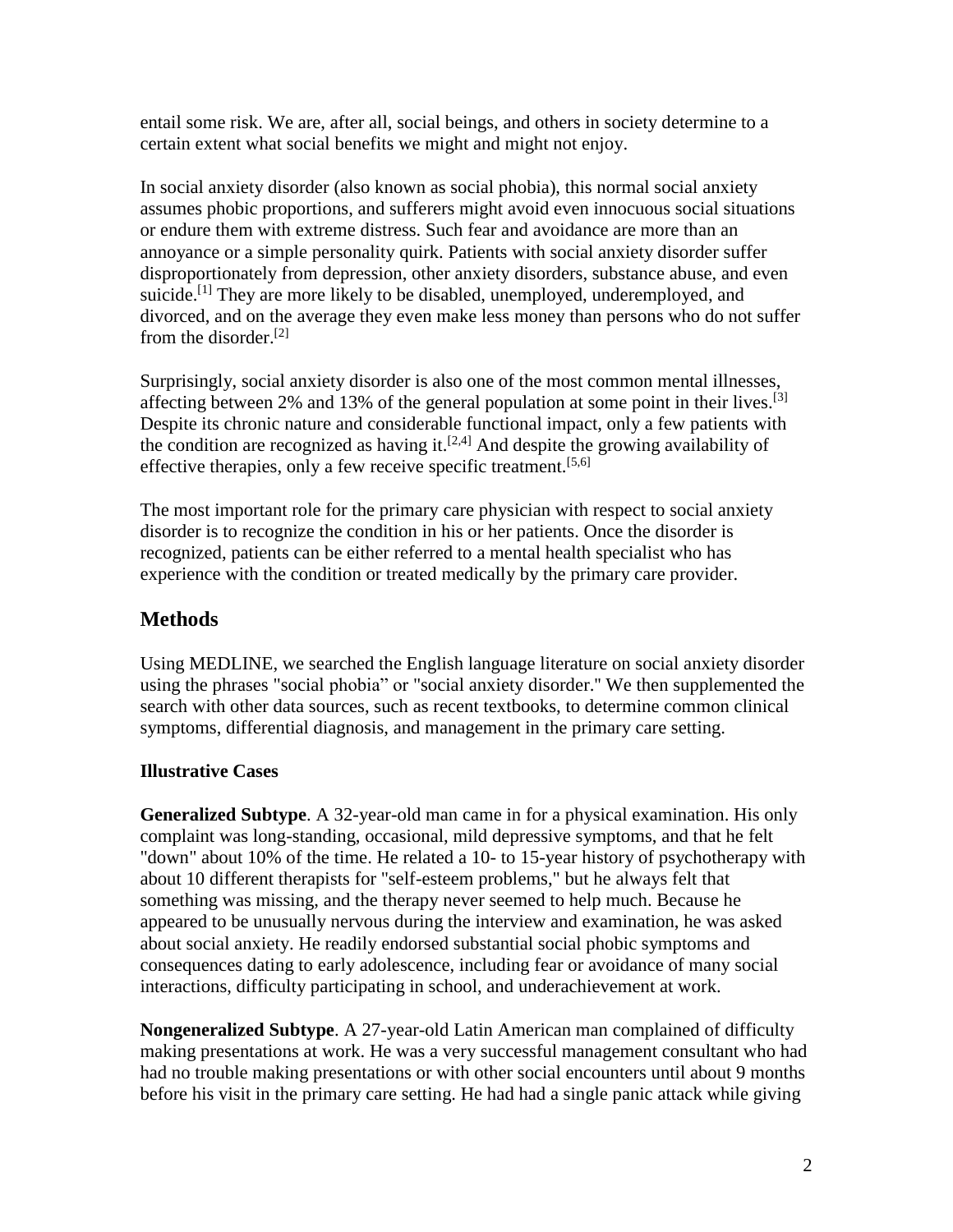a presentation, and since that time, he experienced substantial anxiety and worry making presentations, even to a small, familiar group. He had no further panic attacks, and his problems with social anxiety were limited to making presentations at work. He acknowledged increasing symptoms of depression since the onset of his social phobia, and he began to believe that he would be better off returning to his homeland, where he would feel more secure.

### **Description**

Patients with social anxiety disorder are unusually fearful of social interactions with others. Specifically they are afraid of doing something humiliating or embarrassing, or they are concerned about others noticing their anxiety symptoms, such as trembling hands, sweating, or blushing.<sup>[7]</sup> Commonly feared are performance situations, such as public speaking or even using a public restroom. Eating, drinking, and writing in front of others, as well as interactional situations such as speaking on the telephone, talking to strangers, going to social gatherings, and dealing with authority figures, have been described.[8] As a result of these fears, patients either avoid social or performance situations or endure them with extreme distress.<sup>[7]</sup> Adults with the condition (but not necessarily children) are aware that their fears are excessive.<sup>[7]</sup> Although Diagnostic and Statistical Manual of Mental Disorders: DSM-IV criteria sets are often not especially useful to primary care physicians, the set for social anxiety disorder is included as Table 1.

**Subtypes**. In the generalized subtype, DSM-IV specifies the presence of serious social anxiety in "most social situations."[7] Others are classified as having the nongeneralized subtype. Avoidant personality disorder, a DSM-IV axis II disorder characterized by a pervasive pattern of social inhibition, feelings of inadequacy, and hypersensitivity to negative evaluation, is also diagnosed in most adults with the generalized type of social anxiety disorder.<sup>[9]</sup> These patients appear to have an earlier age of onset and more serious dysfunction.[10]

**Clinical Epidemiology**. Once thought to be quite rare, social anxiety disorder is a surprisingly common condition. The National Comorbidity Survey documented a 1-year prevalence of DSM-III-R social anxiety disorder of 7.9% and a lifetime prevalence of 13.3%.<sup>[3]</sup> About one third of these patients was judged to be severely impaired.<sup>[11]</sup> The condition is widespread in the primary care setting.<sup>[6,12]</sup>

The condition has its onset in childhood or young adulthood, with an average age of 22.6 years for the nongeneralized subtype, 16.0 years for the generalized subtype, and 10.9 years for the generalized subtype with comorbid avoidant personality disorder.<sup>[10]</sup> Untreated, the condition appears to persist for many years.<sup>[4]</sup> In community samples the disorder is more common in women than in men, with a ratio of 1.5 to 1.

**Cause**. The cause of the condition is unknown, but as with other mental disorders, evidence for a biologic contribution to the disorder comes from its strong heritability,  $^{[13,14]}$  the effectiveness of a variety of medications in treating the condition,  $^{[15]}$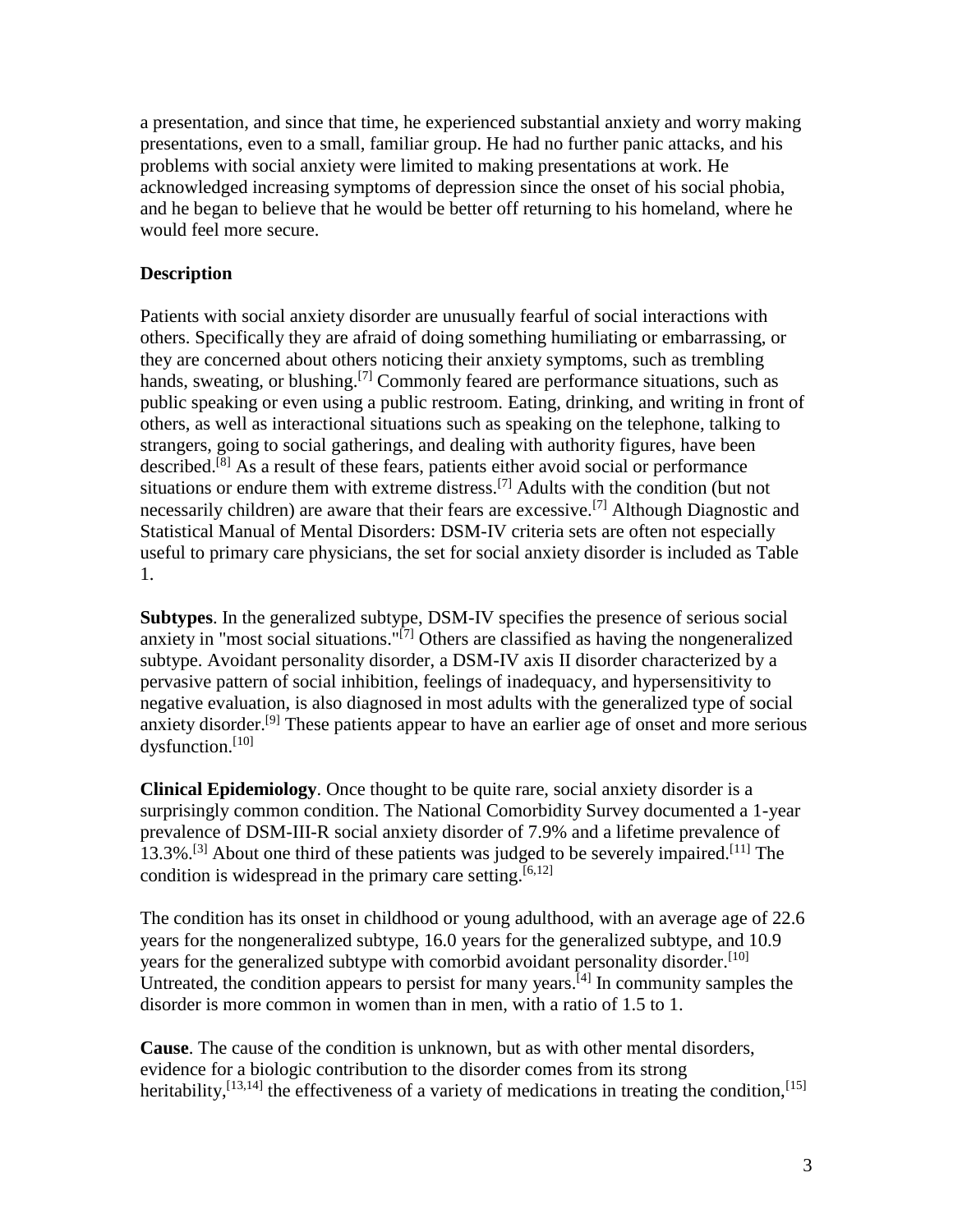and even abnormalities in neurotransmitter receptor density shown by positron emission tomography (PET) scans, as shown in Figure  $1.^{[16]}$ 

Figure 1. Average striatal dopamine reuptake density measure by positron emission tomography (PET) scan. Differences in dopamine reuptake sites in striatum of (A) 11 controls and (B) 11 patients with social anxiety disorder; (C) subtraction image. Those with social anxiety disorder have substantially lower receptor densities, especially in the right striatum. Source: American Journal of Psychiatry, volume 154, pages 239-42, 1997. Copyright 1997, the American Psychiatric Association. Reprinted by permission.

**Comorbidity**. As with the other anxiety disorders, comorbidity with other psychiatric disorders is the rule rather than the exception, <sup>[1]</sup> especially in more severely affected patients.<sup>[8]</sup> Important comorbid disorders are shown in Figure 2.

Figure 2. Comorbid conditions of social anxiety disorder. OCD = obsessive compulsive disorder. Reprinted with permission from Schneier FR, Johnson J, Hornig CD, Liebowitz MR, Weissman MM. Social phobia. Comorbidity and morbidity in an epidemiologic sample. Arch Gen Psychiatry 1992;49:282-8.Copyright 1992, American Medical Association.

**Signs and Symptoms**. Like many mental disorders, social anxiety disorder goes unrecognized in both clinical and mental health settings.  $[1,6,12]$  In one study of a large managed care population, only 1 of 200 patients with this condition was receiving treatment for it by a physician or therapist.<sup>[2]</sup>

Typical complaints include hyperhidrosis, tremor, blushing or flushing, dry mouth, stuttering or cracking voice, or "butterflies in the stomach."<sup>[17]</sup> These signs and symptoms might also be apparent, along with hypertension and tachycardia, to the observant clinician, especially during the first visit.

Occasional patients will complain of panic phenomenology  $[7]$  triggered by social or performance situations.

**Generalized or Anticipatory Anxiety**. Somatic manifestations of anxiety are common in the primary care setting; common ones include chest pain, palpitations, shortness of breath, dizziness, fatigue, insomnia, and gastrointestinal complaints. If a wide variety of social or performance situations are feared, and especially if unpredictable situations are feared, patients with social anxiety disorder can feel restless, anxious, keyed-up, and on edge, constantly fearing a chance social encounter.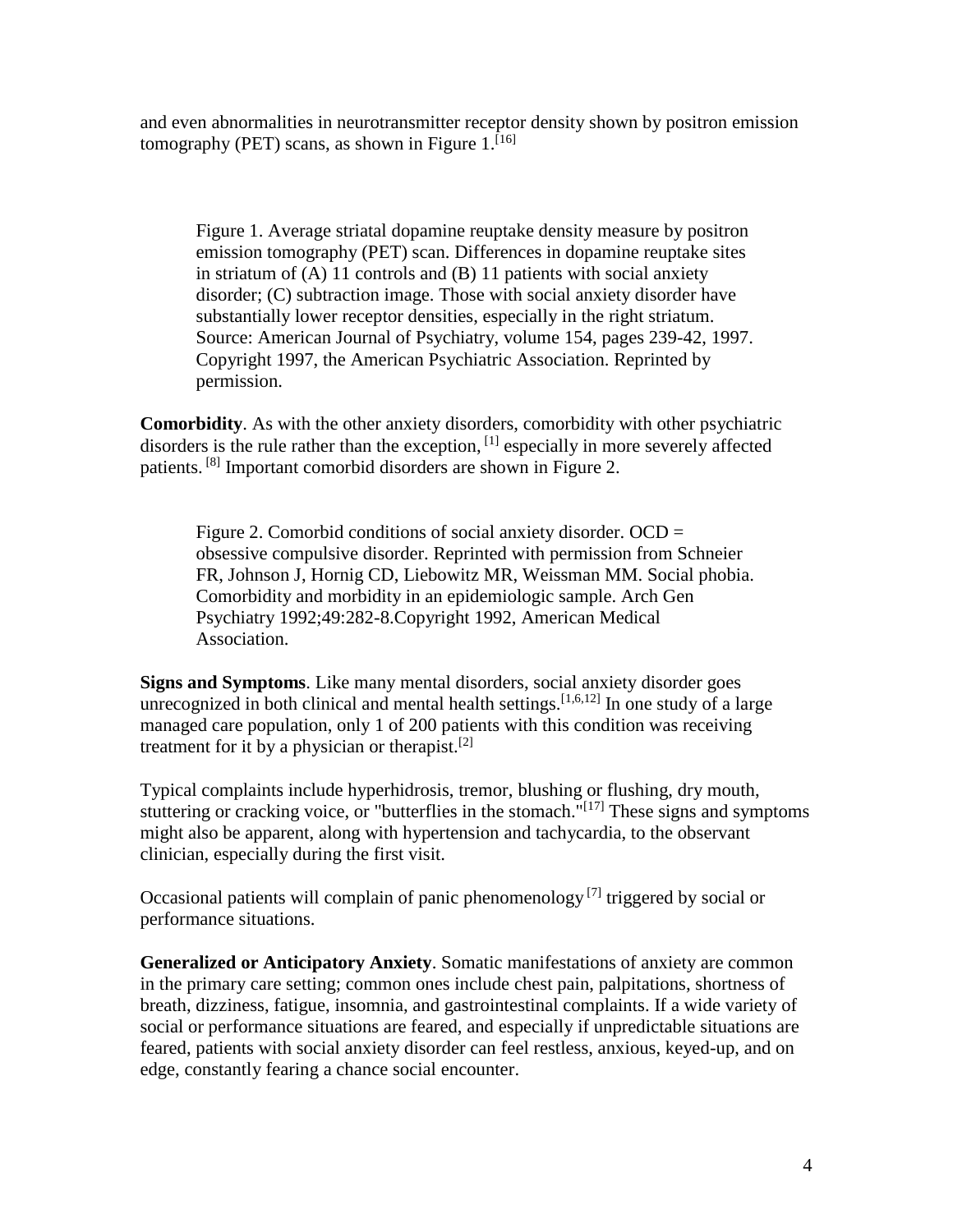**Substance Abuse and Other Comorbid Psychiatric Disorders**. Some patients struggling with substance abuse, especially alcohol, will have social anxiety disorder. Exploring an early history of drinking to tolerate social situations will often disclose the association. Patients with conditions diagnosed as depression, panic disorder with or without agoraphobia, obsessive compulsive disorder, and generalized anxiety disorder have comorbid social anxiety disorder often enough to make it worthwhile asking some screening questions for the condition.<sup>[8]</sup> One recent study showed that strong positive responses to the three following questions have a sensitivity of 89% and a specificity of 90% for social anxiety disorder.<sup>[2]</sup>

- 1. Is being embarrassed or looking stupid among your worst fears?
- 2. Does fear of embarrassment cause you to avoid doing things or speaking to people?
- 3. Do you avoid activities in which you are the center of attention?

#### **Differential Diagnosis**

**Medical Conditions**. No medical condition causes the characteristic symptom complex of social anxiety disorder. If attention is paid to only a single physical complaint of anxious patients (e.g., chest pain, palpitations, sweating), the differential diagnosis will be extensive, but most primary care physicians are familiar with the diagnosis of these complaints.

**Normal Social Anxiety**. The distinction between normal social anxiety and social anxiety disorder is not always clear-cut, and the DSM-IV criteria (Table 1)<sup>[7]</sup> leave some room for uncertainty. Several key factors are helpful in diagnosis:

- 1. Does the patient experience serious dysfunction or role impairment? One way of exploring this question is to ask patients: "What sorts of things do you think you've missed out on as a result of your social anxiety (self-consciousness, shyness)? Do you think your work, family life, or personal life have been affected?"
- 2. Does the patient avoid social situations? To assess avoidance, ask: "Have you found yourself avoiding situations because of your anxiety (worry, shyness, selfconsciousness)?"
- 3. Does the patient specifically fear doing something humiliating or embarrassing, or fear that others will notice the sufferer's anxiety? Ask: "What are your specific fears about (a particular feared situation)? Are you concerned that you might do something embarrassing or humiliating? Are you concerned that others will notice your sweating hands, trembling, etc.?
- 4. Has the patient resorted to unusual or destructive means to control their anxiety? Specifically ask about using drugs or alcohol to feel comfortable in social situations.
- 5. Are the patient's feared social performance situations unusual? Odd fears such as writing, eating, or drinking in public are not common in healthy individuals.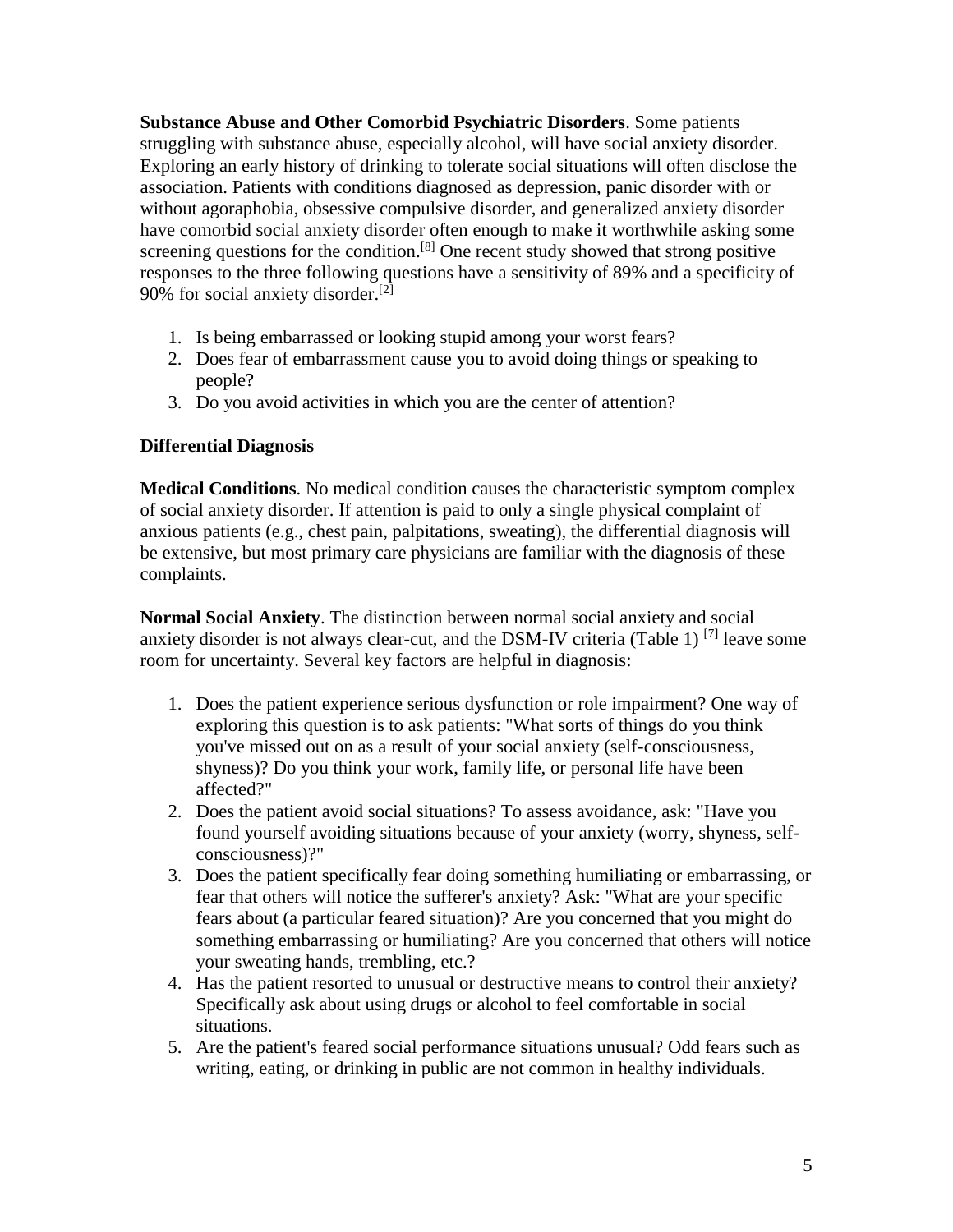A variety of mental disorders, including panic disorder, agoraphobia, depressive disorders, obsessive-compulsive disorder, generalized anxiety disorder, psychotic disorders, and body dysmorphic disorder, need to be distinguished from social anxiety disorder; DSM-IV<sup>[7]</sup> highlights some useful distinguishing features. Because some of these disorders are commonly comorbid with social anxiety disorder, several can be diagnosed in a given patient.

### **Treatment Options**

Social anxiety disorder responds to a variety of different treatments. Nevertheless, it is important to set reasonable patient expectations. Patients with social anxiety disorder get better more slowly and often less completely than those with more familiar psychiatric disorders, such as depression or panic disorder.

**Patient Education**. Patients with social anxiety disorder often feel a great sense of relief when they learn that their secret problem has a name, a biologic contribution, and effective treatments. Occasional patients can successfully guide themselves through a cognitive behavioral therapy program using a workbook (Table 2).

**Support Groups**. Support groups have not been specifically evaluated for the treatment of social phobia, but some patients find them helpful. The international self-help program called Toastmasters (Table 2) is very helpful for people with public-speaking phobia.  $^{[18]}$ 

**Cognitive Behavioral Therapy**. Cognitive theory suggests that patients with social anxiety disorder possess learned, irrational fears of negative evaluation that pervade their experience of social situations. These fears lead to their symptoms of anxiety. Cognitive therapy trains patients to recognize, analyze, and dispute these irrational fears. Behavioral therapy involves exposing patients to graded exposures and simulations of anxietyprovoking situations, which leads to desensitization and severing the link between the social situations and anxiety.<sup>[19,20]</sup>

Cognitive behavioral therapy combines these therapies in a specialized form of psychotherapy, with specific goals and structure and a time-limited course. Cognitive behavioral therapy for social anxiety disorder is usually done in a group setting, allowing patients to try out their new social behaviors in a safer environment. There are data to support the efficacy of cognitive behavioral therapy as a primary treatment of social anxiety disorder. Cognitive behavioral therapy appears to be as effective as pharmacotherapy and is associated with a relatively durable response. In clinical practice cognitive behavioral therapy can be used as a primary treatment or in conjunction with pharmacotherapy.[21,22]

**Pharmacotherapy**. Selective serotonin reuptake inhibitors (SSRIs) have become the most widely recommended medications for social anxiety disorder.[15,18] Most SSRIs have been studied at least in an uncontrolled fashion, and all appear to be effective.<sup>[23]</sup> Paroxetine (Paxil) has become the best-studied agent in this class, and it is the only one to have received FDA approval for this indication at the present time. As with obsessive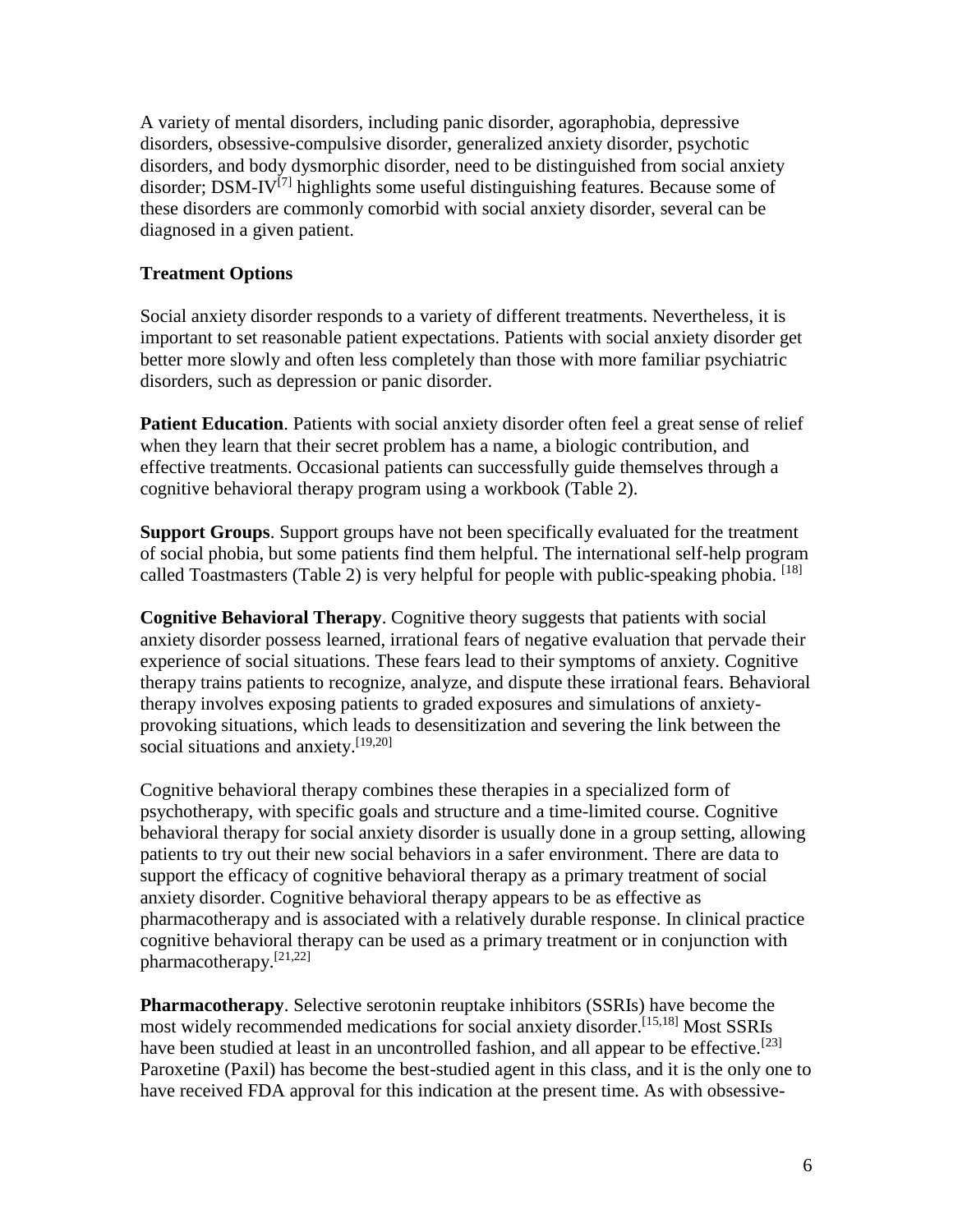compulsive behavior, higher doses (e.g., an average of 37 mg/d of paroxetine) are required, and the rate of improvement is slow. As shown in Figure 3, symptom control and improvement in functioning occurs within at least 12 weeks. Social anxiety disorder is an intrinsically refractory disorder, and only about one half of patients taking SSRIs will realize a substantial improvement in their symptoms. Given that high doses for extended periods are required for the condition, medication side effects are a major obstacle to treatment.

Figure 3. Efficacy of paroxetine in social anxiety disorder. Percentage of patients taking paroxetine or placebo (from a randomized, double-blind study) considered therapeutic responders, using Clinical Global Impression Global Improvement Item (standardized method of assessing improvement in mental disorders) (paroxetine vs placebo,  $P = .001$ ). Note that up to 12 weeks of therapy were required for optimal effect. Mean paroxetine dosage in this study was 36.6 mg/d (SD 12.1 mg). Reproduced with permission from: Stein MB, Liebowitz MR, Lydiard RB, Pitts CD, Bushnell W, Gergel I. Paroxetine treatment of generalized social phobia (social anxiety disorder): a randomized controlled trial. JAMA 1998;280:708-13. Copyrighted 1998, American Medical Association.

Benzodiazepines, especially the newer, high-potency agents such as alprazolam (Xanax), clonazepam (Klonopin), and lorazepam (Ativan), have also been shown to be effective in both the generalized and nongeneralized forms of social anxiety disorder.<sup>[24]</sup> Of these medications, clonazepam offers the advantage of requiring only twice-a-day dosing,  $^{[25]}$ and it might be less likely to be misused.<sup>[26]</sup> Average doses in clinical trials have been about 2.5 mg/d of clonazepam or its equivalent.<sup>[27]</sup>

Monoamine oxidase inhibitors (MAOIs) were the first agents to be shown to have important activity in social anxiety disorder.<sup>[24]</sup> Because of their side-effect profile and their potentially fatal drug-drug and drug-food interactions, they are seldom used, but they are a viable treatment option for patients refractory to treatment.<sup>[18]</sup>

Tricyclic antidepressants have been shown to be surprisingly ineffective in the treatment of social anxiety disorder.<sup>[18,23]</sup> Even though  $\beta$ -adrenergic blockers have been used to treat social phobia, not much has been published that supports their use except for occasional patients with simple performance anxiety.<sup>[24]</sup> Buspirone (BuSpar) has shown similarly disappointing results,<sup>[28]</sup> although there is limited experience with using it in conjunction with an SSRI for refractory cases.[29] Bupropion (Wellbutrin) has not been well studied in social anxiety disorder,<sup>[30]</sup> but its performance in other anxiety disorders has been disappointing.<sup>[31]</sup>

**Combination Therapy**. Anxiety specialists often use combinations of medications to treat social anxiety disorder, but there is little more than anecdotal experience with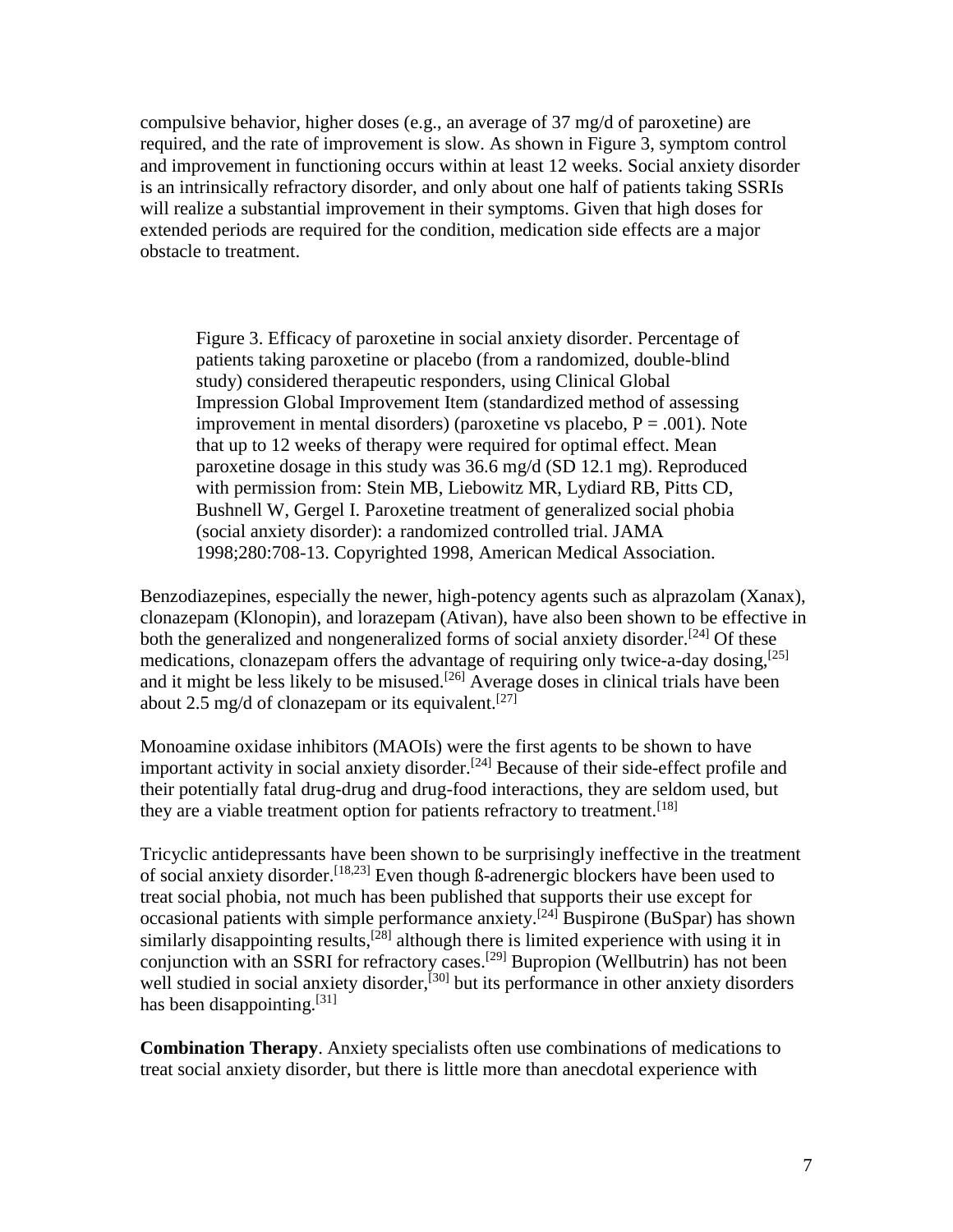them.[18] Anxiety disorder clinics commonly care for patients with social anxiety disorder using a combination of both medications and cognitive behavioral therapy.

**Selection of Therapy**. For patients with isolated public-speaking phobia, self-help groups (e.g., Toastmasters) or cognitive behavioral therapy are usually preferred.<sup>[15]</sup> An occasional patient will find ß-adrenergic blockers helpful, but much of the relief is probably attributable to a placebo response.<sup>[24]</sup> As-needed benzodiazepines are usually not indicated, unless the circumstances are truly extraordinary, and time does not allow other approaches.[24]

For patients who suffer from more extensive fear or avoidance, an SSRI or cognitive behavioral therapy (or both) are reasonable choices, depending on patient preferences and availability of a therapist.  $[15,18]$  Because of its well-established efficacy and known doseand time-response curve,  $^{[32]}$  paroxetine (Paxil) is a good choice among the SSRIs. Preliminary evidence supports the use of other SSRIs<sup>[33-37]</sup> as well, so if one SSRI is not effective (or not tolerated), switching to another SSRI might be effective, just as in depression. For clinicians who are comfortable using them, the higher doses of the highpotency benzodiazepines are an appropriate alternative (either alone or in combination with an SSRI).<sup>[24]</sup> Comorbid conditions are important when selecting therapies of social anxiety disorder; treatment implications are shown in Table 3.

## **Indications for Referral**

If available and accessible, immediate referral to an anxiety specialist or program experienced in treating social phobia with cognitive behavioral therapy and medications ensures confirmation of the diagnosis, assessment of important comorbid conditions, extensive patient education, and more experienced selection and implementation of therapies. If such services are not available locally, clinicians should consider referral for patients who fail to benefit from (or fail to tolerate) adequate doses of several SSRIs with or without a high-potency benzodiazepine. Such patients can benefit from a MAOI, cognitive behavioral therapy, or more complex or experimental regimens. Patients with multiple comorbid conditions (Table 3) can also benefit from evaluation by a qualified specialist.

The lack of recognition and appropriate treatment of the disorder in the community, even among the majority of patients who have sought out mental health services, shows that currently most mental health professionals are not capable of diagnosing and treating this condition. Accordingly, referral to a regional center with special expertise in anxiety disorders is strongly encouraged. Such centers can be found in larger urban areas and in association with larger teaching hospitals.

## **Social Anxiety Disorder During Childhood and Adolescence**

Social anxiety disorder exists in childhood, and the somatic symptoms and types of situations feared are similar to those of the adult form of the disorder. Onset in childhood appears to lead to a more severe and refractory course. A major difficulty in the diagnosis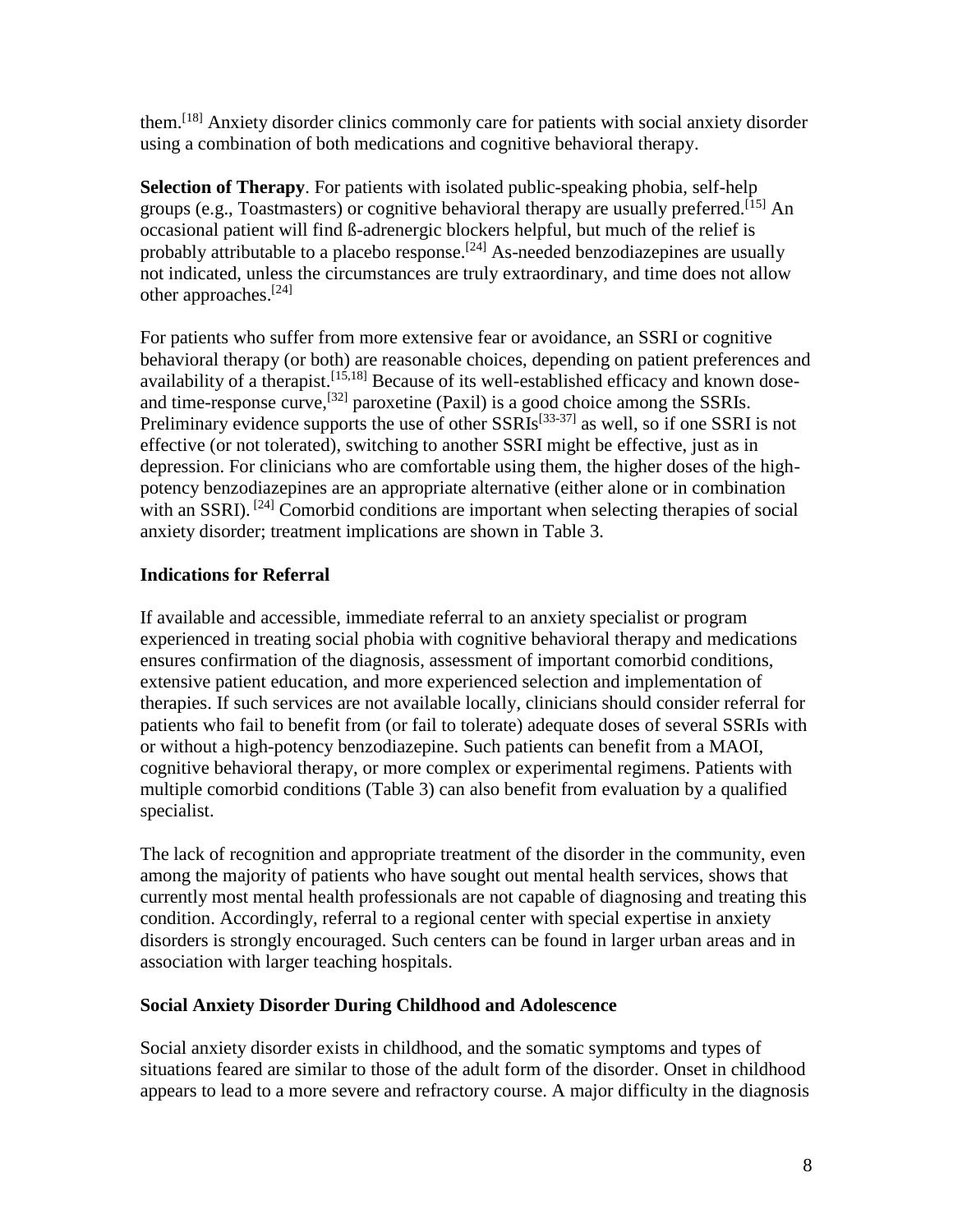is the child's immature cognitive and verbal abilities, which limit self-report and the usefulness of the subjective symptoms of the disorder.<sup>[17]</sup>

Social anxiety disorder in children can elude diagnosis because it is not primarily an "acting out" type of disorder. In school, these children can be seen as quiet and well behaved, or "just shy."' They might come to attention because of school refusal, social isolation, or oppositional behavior when placed in situations where they are forced to interact with others.[17] Undiagnosed and untreated social anxiety disorder can lead to the development of other comorbid psychiatric disorders, such as drug abuse or depression. $[17]$ 

Referral to a child psychiatrist or psychologist is recommended so that children with clinically severe symptoms can be evaluated appropriately. Although there is a lack of controlled studies on the various treatment methods used to treat this disorder in children, individual and family psychotherapy and pharmacotherapy with antidepressants and benzodiazepines have been used as components of comprehensive treatment plans.<sup>[38]</sup>

# **Follow-Up of Patients**

Patients with anxiety disorders are unusually sensitive to medication side effects, especially the agitation or jitteriness that can occur early in the course of treatment with SSRIs. Accordingly, it is usually safest to initiate the medication at one half of the usual starting dose for depression, eg, 10 mg/d of paroxetine. The dosage is increased every few days to a week until the target dose has been reached (usually near the maximum of the recommended antidepressant dosage). Once the target dosage has been reached, the medication should be continued for at least 12 weeks before concluding the medication trial to be a success or failure. Visits every 1 to 2 weeks are appropriate as the medication dosage is being increased; brief monthly visits are appropriate as the patient is waiting to see benefits and side effects.

Social phobia is a chronic condition, and many patients will require life-long drug therapy to achieve symptom control. Firm guidelines do not exist for when a trial off medication is indicated, but most experts will consider a trial off medication if the patient's symptoms have been well controlled for 6 to 12 months or more.<sup>[15,18,23]</sup>

# **Conclusions**

Once aware of the diagnosis and its implications, clinicians will be able to recognize social anxiety disorder among their patients with anxiety, depression, or substance abuse. Effective treatment with an SSRI, cognitive behavioral therapy, or other interventions can help patients with this disorder lead more happy and productive lives.

# **Tables**

# **Table 1. DSM-IV Criteria for Social Phobia (Social Anxiety Disorder)**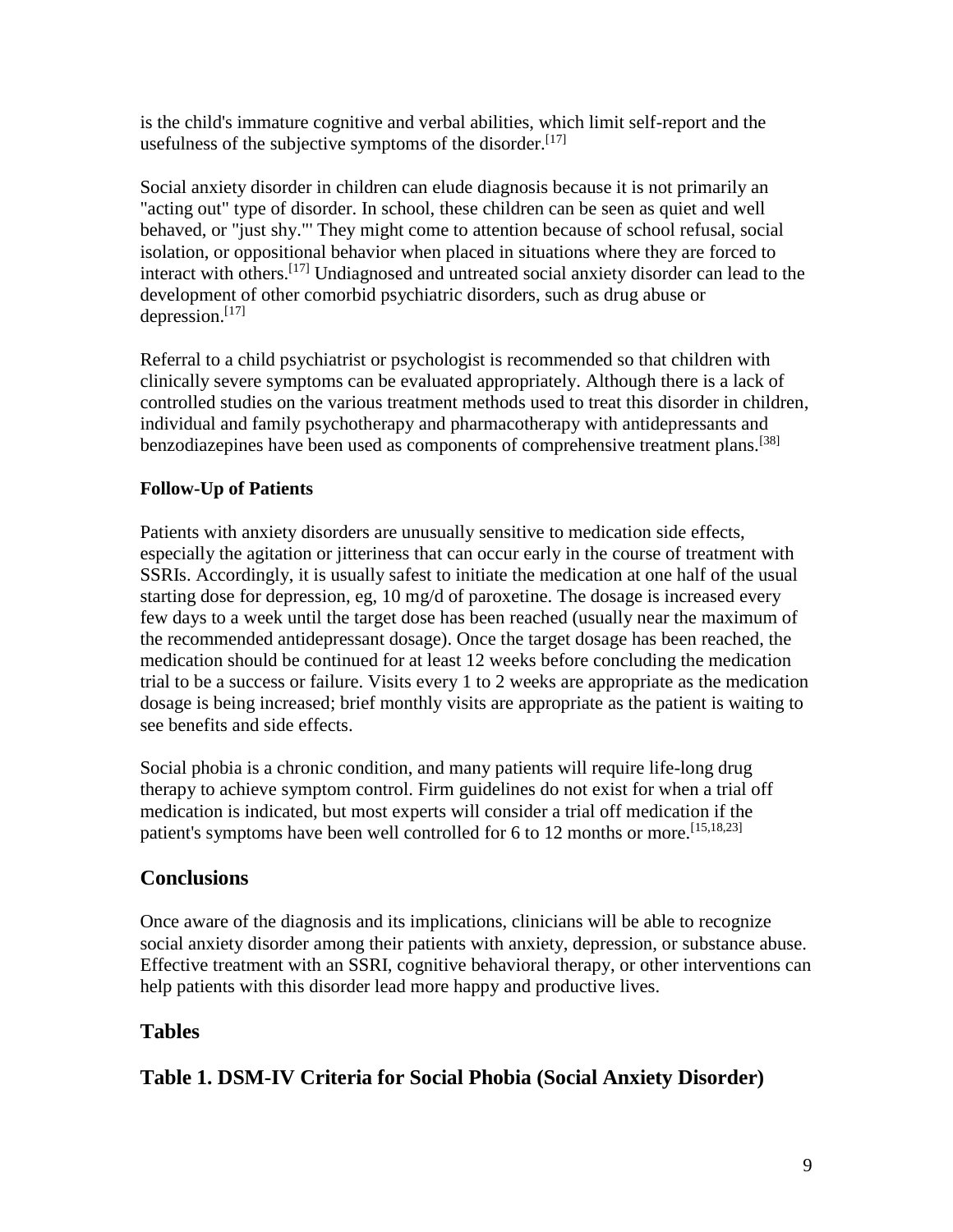**A.** Marked or persistent fear of one or more social performance situations in which the person is exposed to unfamiliar people or to possible scrutiny by others. The individual fears that he or she will act in a way (or show anxiety symptoms) that will be humiliating or embarrassing. Note: In children there must be evidence of the capacity for ageappropriate social relationships with familiar people, and anxiety must occur in peer settings, not just with interactions with adults

**B.** Exposure to the feared situation almost always provokes anxiety, which may take the form of a situationally bound or situationally predisposed panic attack. Note: In children, the anxiety may take the form of crying, tantrums, freezing, or shrinking from social situations with unfamiliar people

**C.** The person realizes that the fear is excessive or unreasonable. Note: In children, this feature may be absent

**D.** The feared social or performance situations are avoided or else are endured with intense anxiety or distress

**E.** The avoidance, anxious anticipation, or distress in the feared social or performance situation(s) interferes with the person's normal routine, occupational (academic) functioning, or social activities or relationships, or there is marked distress about having the phobia

**F.** If the individual is under 18 years, the duration of the symptoms is at least 6 months **G.** The fear or avoidance is not due to the direct physiologic effects of a substance (eg, a drug of abuse, a medication) or a general medical condition, and it is not better accounted for by another mental disorder (eg, panic disorder with or without agoraphobia, separation anxiety disorder, body dysmorphic disorder, a pervasive developmental

disorder, or schizoid personality disorder)

**H.** If a general medical condition or another mental disorder is present, the fear in criterion A is unrelated to it (eg, trembling in Parkinson disease, abnormal eating behavior in anorexia or bulimia nervosa)

Source: Diagnostic and statistical manual of mental disorders, 4th ed [DSM-IV], pp 416- 7, 1994. Copyright 1994, the American Psychiatric Association. Reprinted by permission.

### **Table 2. Patient Resources for Social Anxiety Disorder**

#### **Books**

Bourne EJ. The anxiety and phobia workbook: a step-by-step program for curing yourself of extreme anxiety, panic attacks, and phobias. 2nd edition. New York: Fine Communications, 1995

Rapee RM. Overcoming shyness and social phobia: a step-by-step guide. Northvale, NJ: Jason Aronson, 1998

Greist JH; Jefferson JW; Katzelnick DJ. Social phobia: a guide. Madison, Wis: Madison Institute of Medicine, 1997.

#### **Patient education materials for office use**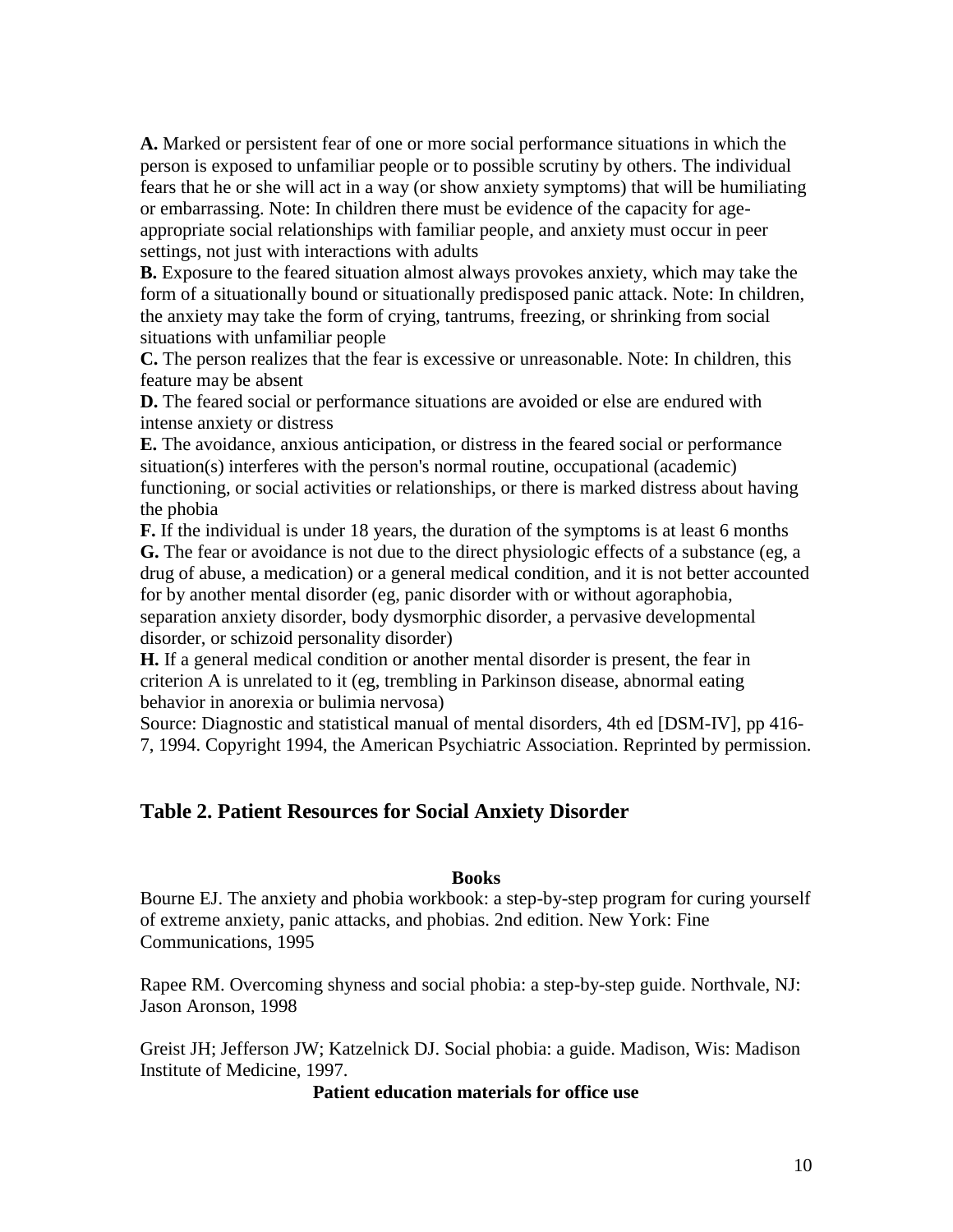Anxiety Disorders Association of America, 11900 Parklawn Drive, Suite 100, Rockville, MD 20852. (301) 231-9350. http://www.adaa.org

National Institutes of Mental Health, Room 7C-02, MSC 8030, 5600 Fishers Lane, Bethesda, MD 20892. 1-88-88-ANXIETY. http://www.nimh.nih.gov

### **Support groups**

Toastmasters International, PO Box 9052, Mission Viejo, CA 92690. (949) 858-8255. http://www.toastmasters.org

Anxiety Disorders Association of America, 11900 Parklawn Drive, Suite 100, Rockville, MD 20852. (301) 231-9350. http://www.adaa.org

## **Table 3. Treatment Implications of Common Comorbid Conditions Associated With Social Anxiety Disorder**

#### **Comorbid Conditions Treatment Implications**

Depression, dysthymia

RI (or for refractory cases, MAOI) is preferred. Avoid benzodiazepines Bipolar disorder

Avoid antidepressants unless administered with mood stabilizer, such as lithium or valproate (Depakote)

Panic disorder

SSRI (or MAOI for refractory cases) preferred; benzodiazepines will also treat both disorders, as will cognitive behavioral therapy

Obsessive-compulsive disorder (OCD)

SSRI preferred; higher doses might be required. Specific forms of behavior therapy effective in OCD. Given refractory, complex nature of both OCD and social anxiety disorder, referral of patients with this pattern of comorbid conditions to anxiety disorders specialist is strongly encouraged

Generalized anxiety disorder

SSRI is preferred; cognitive behavioral therapy will treat both disorders. Benzodiazepines (either alone or with an SSRI) will also treat both disorders

Agoraphobia, specific phobias

Cognitive behavioral therapy preferred; most patients with agoraphobia will also benefit from an SSRI

Substance abuse

Benzodiazepines contraindicated. Patients need independent treatment of substance abuse in addition to social anxiety disorder

Avoidant personality disorder

Patients with this pattern of comorbidity tend to be most severely affected, have more comorbid conditions, and tend to have incomplete responses to SSRI therapy. Referral to anxiety disorders specialist is strongly encouraged

 $SSRI =$  selective serotonin reuptake inhibitor,  $MAOI =$  monoamine oxidase inhibitor.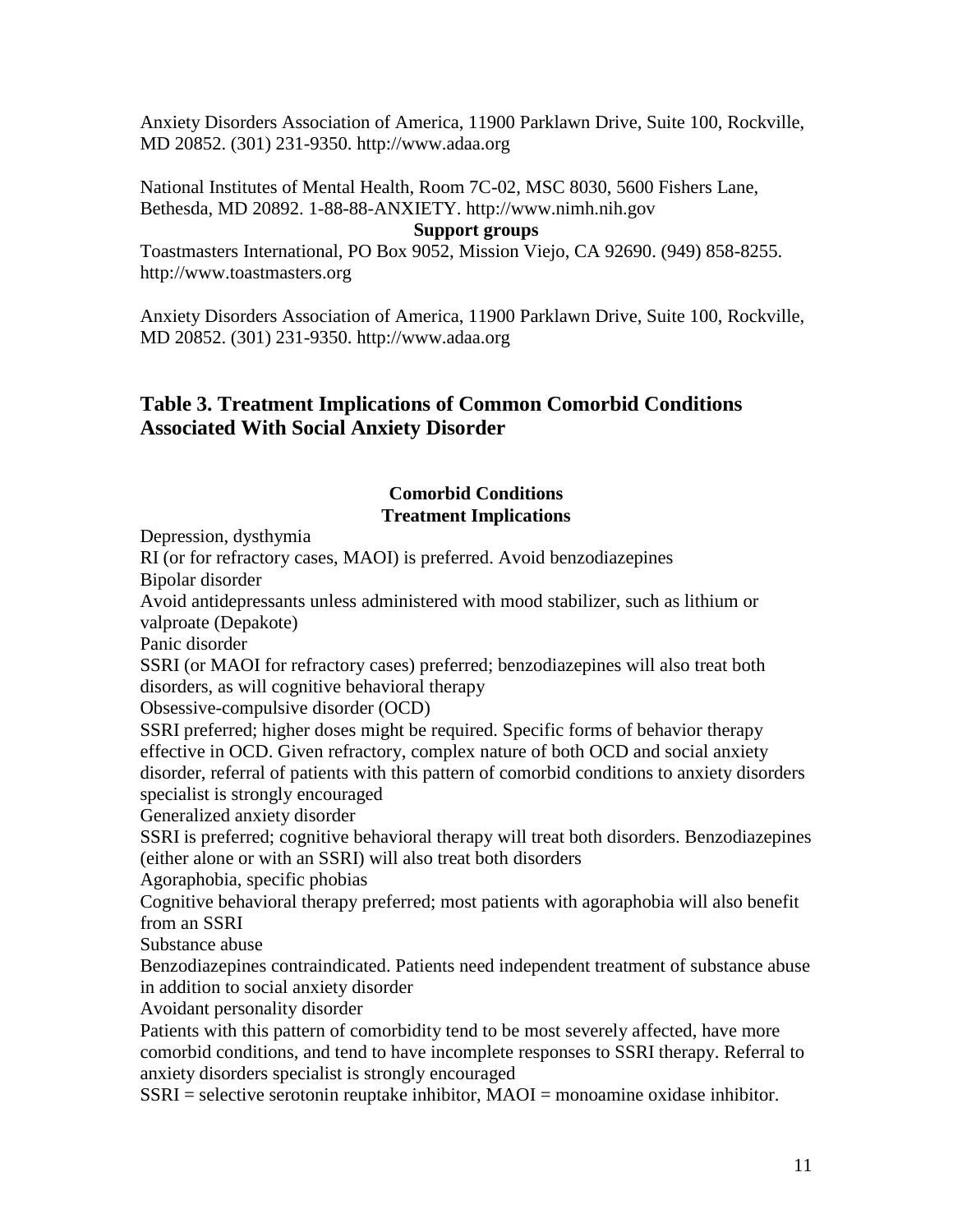### **References**

- 1. Schneier FR, Johnson J, Hornig CD, Liebowitz MR, Weissman MM. Social phobia. Comorbidity and morbidity in an epidemiologic sample. Arch Gen Psychiatry 1992;49:282-8.
- 2. Kobak KA, Schaettle SC, Greist JH, Jefferson JW, Katzelnick DJ, Dottl SL. Computer-administered rating scales for social anxiety in a clinical drug trial. Depress Anxiety 1998;7:97-104.
- 3. Kessler RC, McGonagle KA, Zhao S, et al. Lifetime and 12-month prevalence of DSM-III-R psychiatric disorders in the United States. Results from the National Comorbidity Survey. Arch Gen Psychiatry 1994;51:8-19.
- 4. Davidson JR, Hughes DL, George LK, Blazer DG. The epidemiology of social phobia: findings from the Duke Epidemiological Catchment Area Study. Psychol Med 1993;23:709-18.
- 5. Pollard CA, Henderson JG, Frank M, et al. Help-seeking patterns of anxietydisordered individuals in the general population. J Anxiety Disord 1989;3:131-8.
- 6. Weiller E, Bisserbe JC, Boyer P, Lepine JP, Lecrubier Y. Social phobia in general health care: an unrecognised undertreated disabling disorder. Br J Psychiatry 1996;168:169-74.
- 7. American Psychiatric Association. Diagnostic and statistical manual of mental disorders: DSM-IV. Washington, DC: American Psychiatric Press, 1994.
- 8. Hazen AL, Stein MB. Clinical phenomenology and comorbidity. In: Stein MB, editor. Social phobia: clinical and research perspectives. Washington, DC: American Psychiatric Press, 1995:3-41.
- 9. Heimberg RG, Holt CS, Schneier FR, et al. The issue of subtypes in the diagnosis of social phobia. J Anxiety Disord 1993;7:249-69.
- 10. Holt CS, Heimberg RG, Hope DA. Avoidant personality disorder and the generalized subtype of social phobia. J Abnorm Psychol 1992;101:318-25.
- 11. Walker JR, Stein MB. Epidemiology. In: Stein MB, editor. Social phobia: clinical and research perspectives. Washington, DC: American Psychiatric Press, 1995:43-75.
- 12. Stein MB, McQuaid JR, Laffaye C, McCahill ME. Social phobia in the primary care medical setting. J Fam Pract 1999;48:514-9.
- 13. Stein MB, Chartier MJ, Hazen AL, et al. A direct-interview family study of generalized social phobia. Am J Psychiatry 1998;155:90-7.
- 14. Knowles JA, Mannuzza S, Fyer AJ. Heritability of social phobia. In: Stein MB, editor. Social phobia: clinical and research perspectives. Washington, DC: American Psychiatric Press, 1995:147-62.
- 15. den Boer JA. Social phobia: epidemiology, recognition, and treatment. BMJ 1997;315:796-800.
- 16. Tiihonen J, Kuikka J, Bergstrom K, Lepola U, Koponen H, Leinonen E. Dopamine reuptake site densities in patients with social phobia. Am J Psychiatry 1997;154:239-42.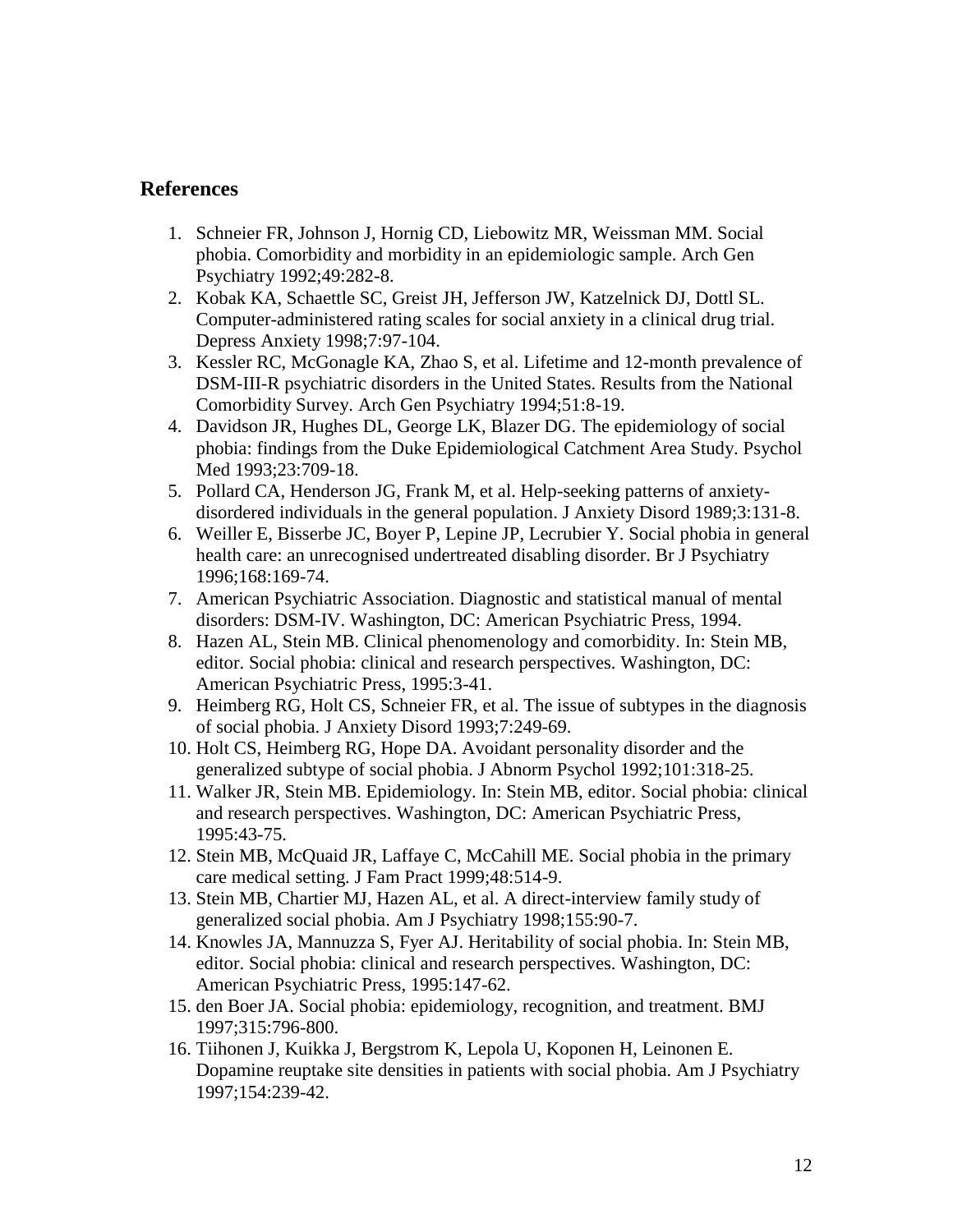- 17. Beidel DC. Social anxiety disorder: etiology and early clinical presentation. J Clin Psychiatry 1998;59(Suppl 17):27-32.
- 18. Ballenger JC, Davidson JR, Lecrubier Y, et al. Consensus statement on social anxiety disorder from the International Consensus Group on Depression and Anxiety. J Clin Psychiatry 1998;59 (Suppl 17):54-60.
- 19. Antony MM. Assessment and treatment of social phobia. Can J Psychiatry 1997;42:826-34.
- 20. Mattick RP, Page A, Lampe L. Cognitive and behavioral aspects. In: Stein MB, editor. Social phobia: clinical and research perspectives. Washington, DC: American Psychiatric Press, 1995:189-227.
- 21. Stravynski A, Greenberg D. The treatment of social phobia: a critical assessment.. Acta Psychiatr Scand 1998;98:171-81.
- 22. Juster HR, Heimberg RG. Social phobia. Longitudinal course and long-term outcome of cognitive-behavioral treatment. Psychiatr Clin North Am 1995;18:821-42.
- 23. Schneier FR. Monoamine oxidase inhibitors, selective serotonin reuptake inhibitors, and other antidepressants in pharmacotherapy. In: Stein MB, editor. Social phobia: clinical and research perspectives. Washington, DC: American Psychiatric Press, 1995:347-74.
- 24. Sutherland SM, Davidson JRT. Beta-blockers and benzodiazepines in pharmacotherapy. In: Stein MB, editor. Social phobia: clinical and research perspectives. Washington, DC: American Psychiatric Press, 1995:323-46.
- 25. Racagni G, Masotto C, Steardo L. Pharmacology of anxiolytic drugs. In: Costa E, Silva J, Prilipko LL, editors. WHO expert series on neuroscience. Seattle: Hogrefe & Huber, 1998:118.
- 26. American Psychiatric Association Task Force on Benzodiazepine Dependence Toxicity, and Abuse. Benzodiazepine dependence, toxicity, and abuse. Washington, DC: American Psychiatric Press, 1990.
- 27. Davidson JR, Ford SM, Smith RD, Potts NL. Long-term treatment of social phobia with clonazepam. J Clin Psychiatry 1991;52(Suppl):16-20.
- 28. van Vliet IM, den Boer JA, Westenberg HG, Pian KL. Clinical effects of buspirone in social phobia: a double-blind placebo-controlled study. J Clin Psychiatry 1997;58:164-8.
- 29. Van Ameringen M, Mancini C, Wilson C. Buspirone augmentation of selective serotonin reuptake inhibitors (SSRIs) in social phobia. J Affect Disord 1996;39:115-21.
- 30. Emmanuel NP, Lydiard RB, Ballenger JC. Treatment of social phobia with bupropion. J Clin Psychopharmacol 1991;11:276-7.
- 31. Sheehan DV, Davidson J, Manschreck T, Van Wyck Fleet J. Lack of efficacy of a new antidepressant (bupropion) in the treatment of panic disorder with phobias. J Clin Psychopharmacol 1983;3:28-31.
- 32. Stein MB, Liebowitz MR, Lydiard RB, Pitts CD, Bushnell W, Gergel I. Paroxetine treatment of generalized social phobia (social anxiety disorder): a randomized controlled trial. JAMA 1998;280:708-13.